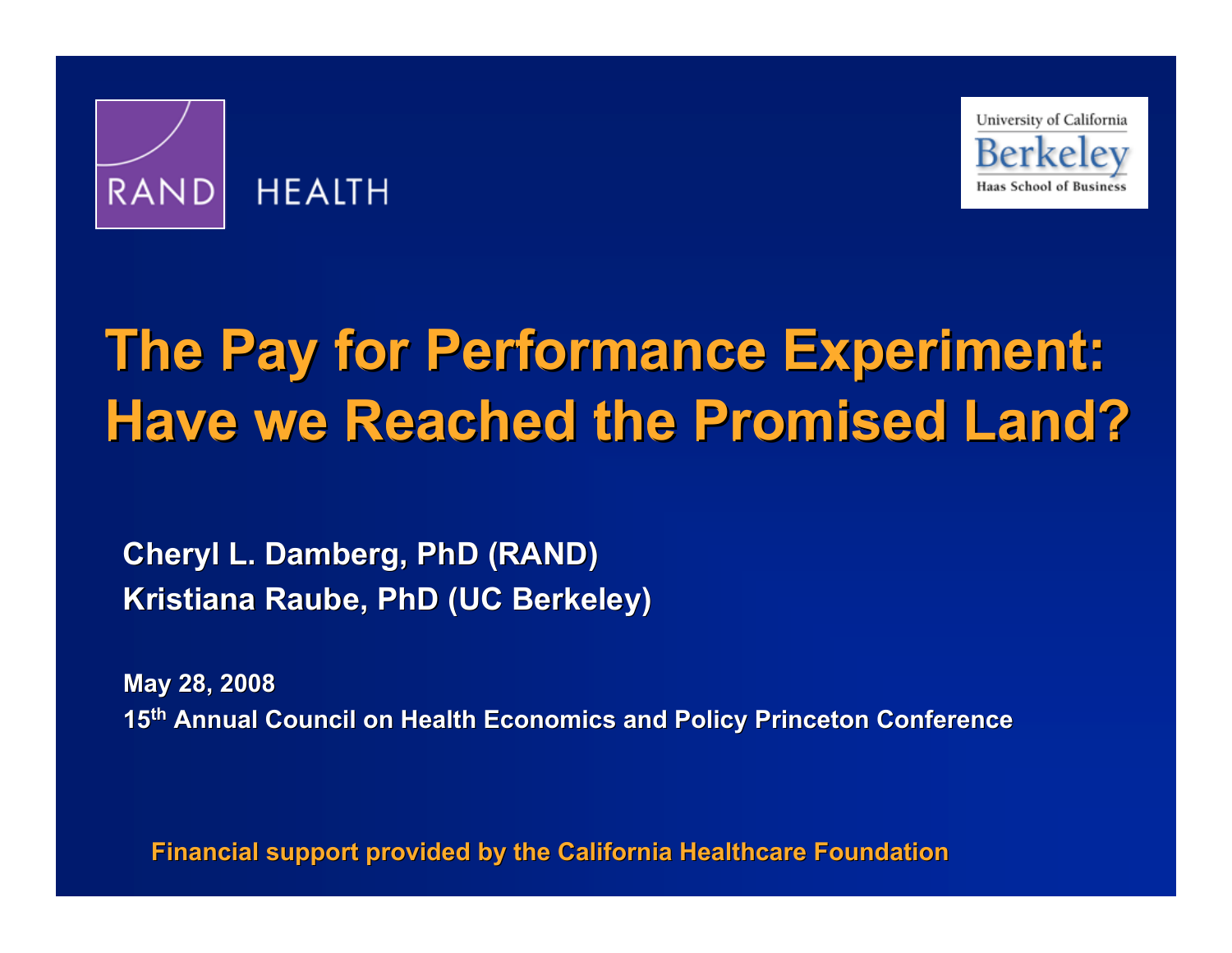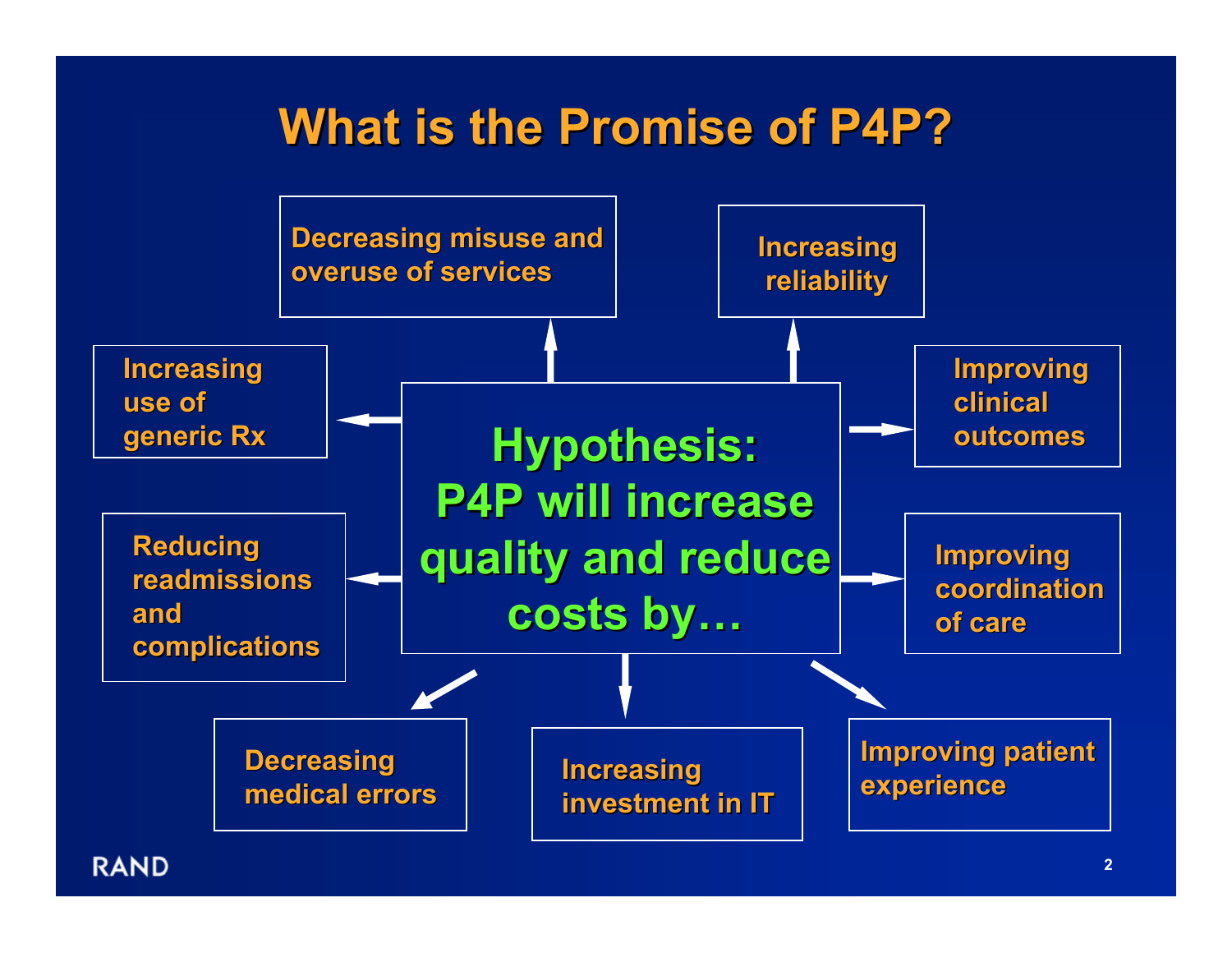### **What is the Evidence to Date? What is the Evidence to Date?**

- **Little evaluation Little evaluation of pay for performance (P4P) of pay for performance (P4P) has occurred to assess impact has occurred to assess impact**
- The handful of published studies show <u>mixed</u> **results or modest positive results results or modest positive results**
- **P4P program context and design factors program context and design factors matter in terms of program impact in terms of program impact**

• **P4P alone is unlikely to solve quality and P4P alone is unlikely to solve quality and**  cost problems, but may be useful when **combined with other policy leavers combined with other policy leavers**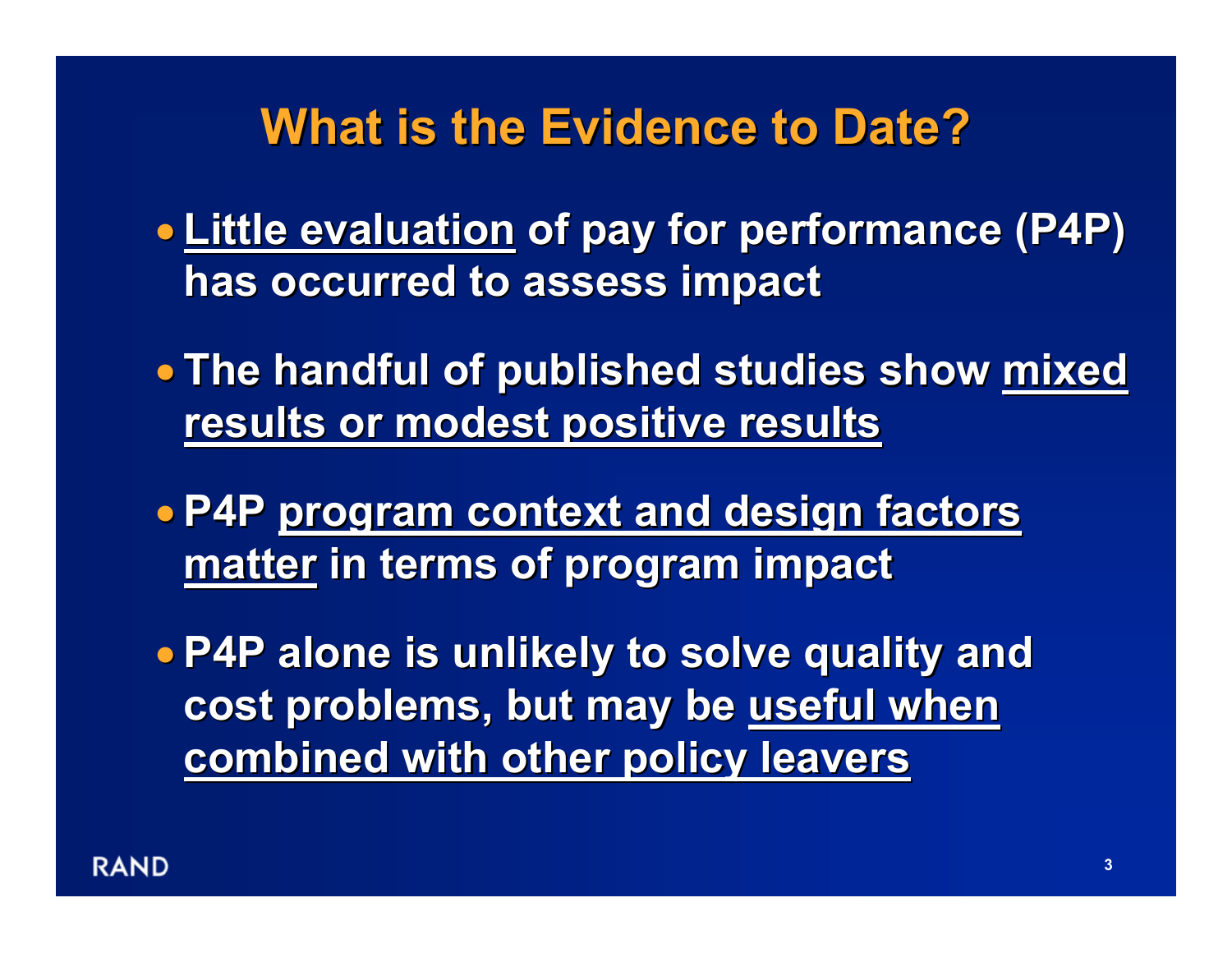### **The UK Experience**

**Nationally representative sample of 42 GP practices Composite quality scores reflecting 48 indicators Max score for each condition = 100**



**personal communication with Martin Roland, 2008**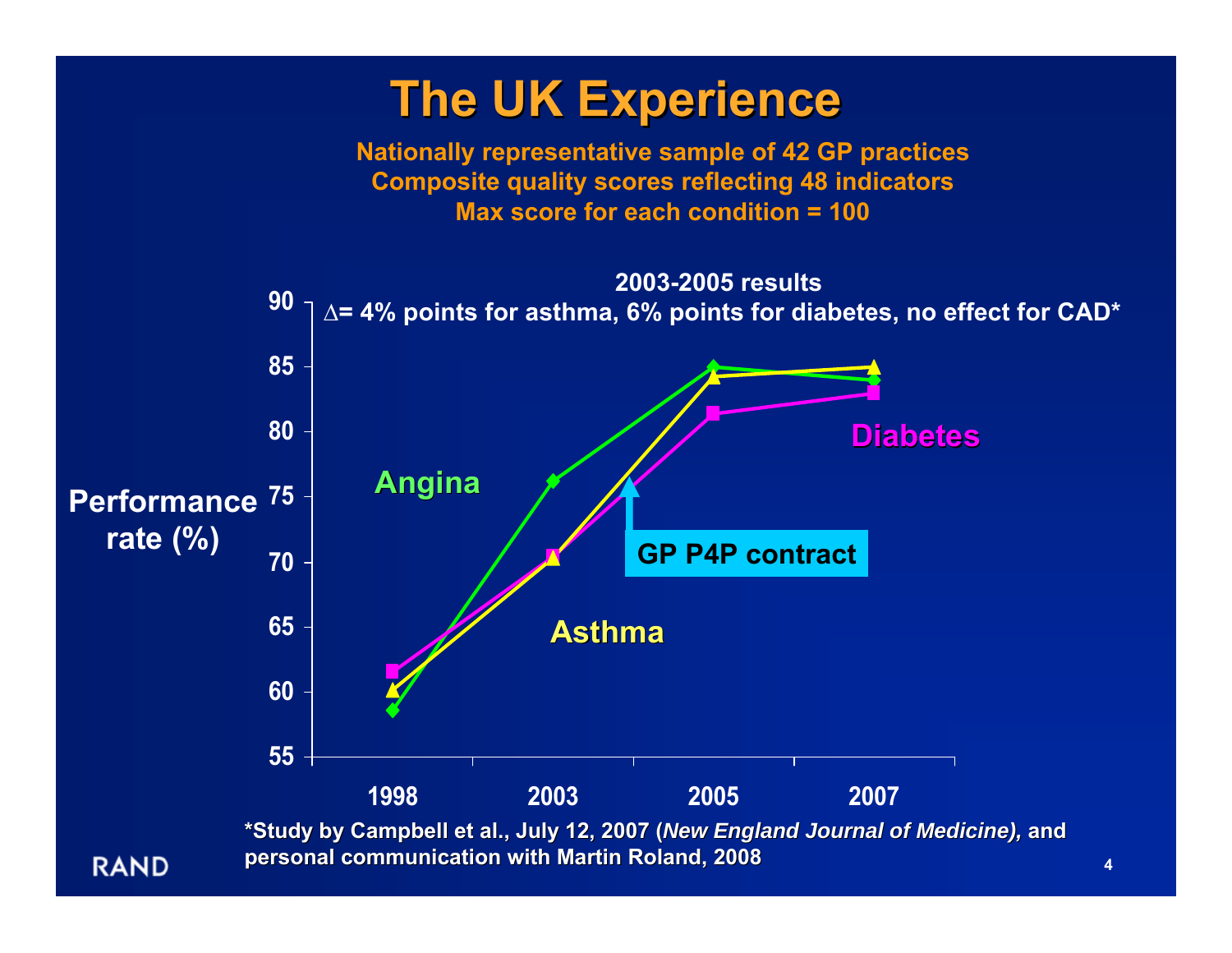### **Premier CMS P4P Demonstration**

### **Comparison of Performance on Composite of 10 Measures: Q4 2003-Q3 2005**



**\*Study by \*Study by Lindenaur Lindenaur et al., 2007 ( et al., 2007 (***New England Journal of Medicine New England Journal of Medicine***)**

**RAND**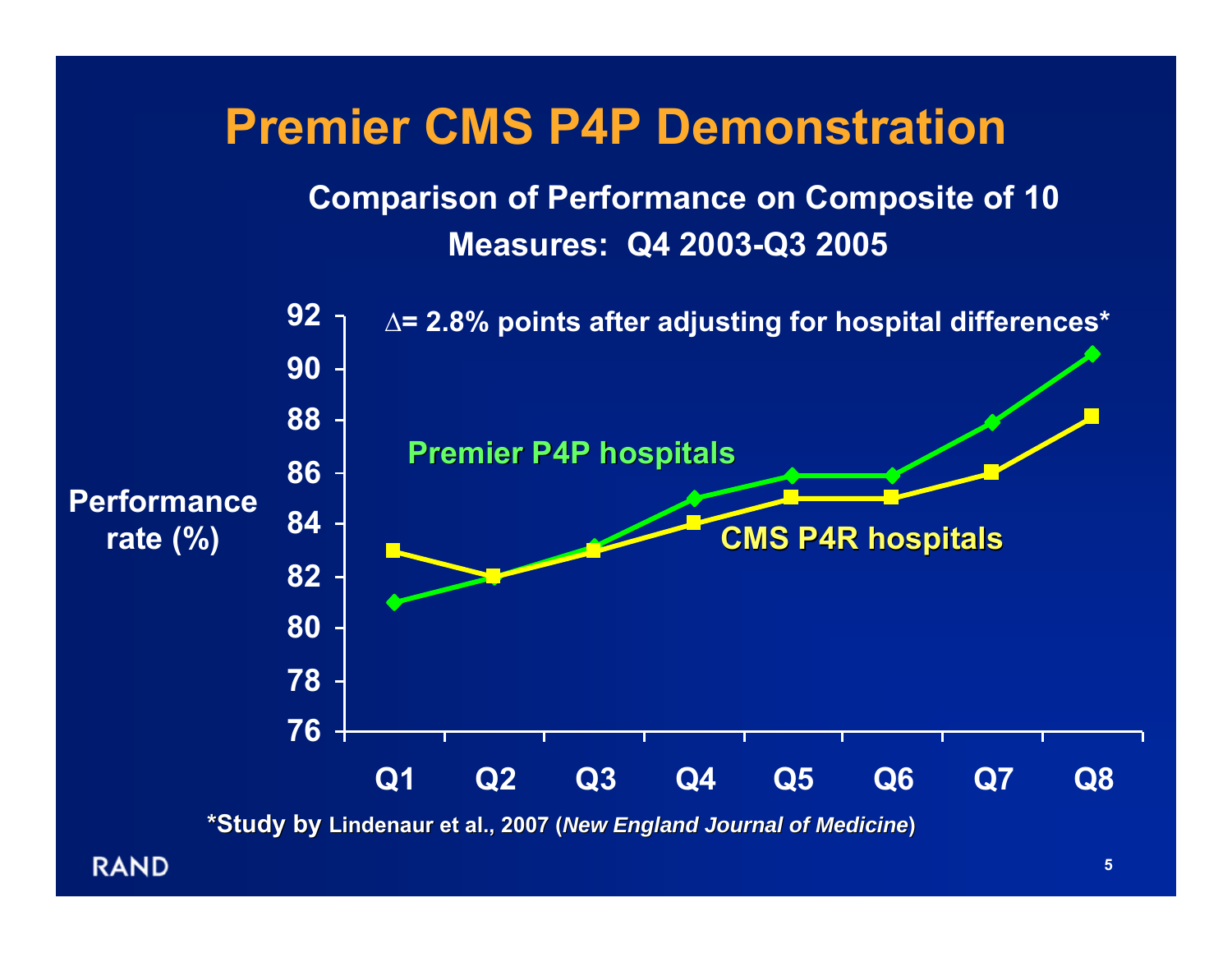### **Integrated Healthcare Association Integrated Healthcare Association P4P Experiment P4P Experiment**

- **Largest P4P program in the U.S. Largest P4P program in the U.S.**
	- **Started in 2003, with first payout in 2004 Started in 2003, with first payout in 2004**
- **225 capitated physician organizations (POs) located 225 capitated physician organizations (POs) located in California in California**
	- **>40,000 physicians >40,000 physicians**
- **7 major health plans 7 major health plans**
- **Addresses 3 domains Addresses 3 domains**
	- **Clinical (13 measures) Clinical (13 measures)**
	- **Patient experience (5 measures) Patient experience (5 measures)**
	- **IT capability (2 domains) IT capability (2 domains)**

**• More than \$203 Million in payouts (2004-2007)** 

 **2007 incentive payments repr 2007 incentive payments represented a small fraction of esented a small fraction of total payments (2 total payments (2 -3% of total capitation for average PO) 3% of total capitation for average PO)**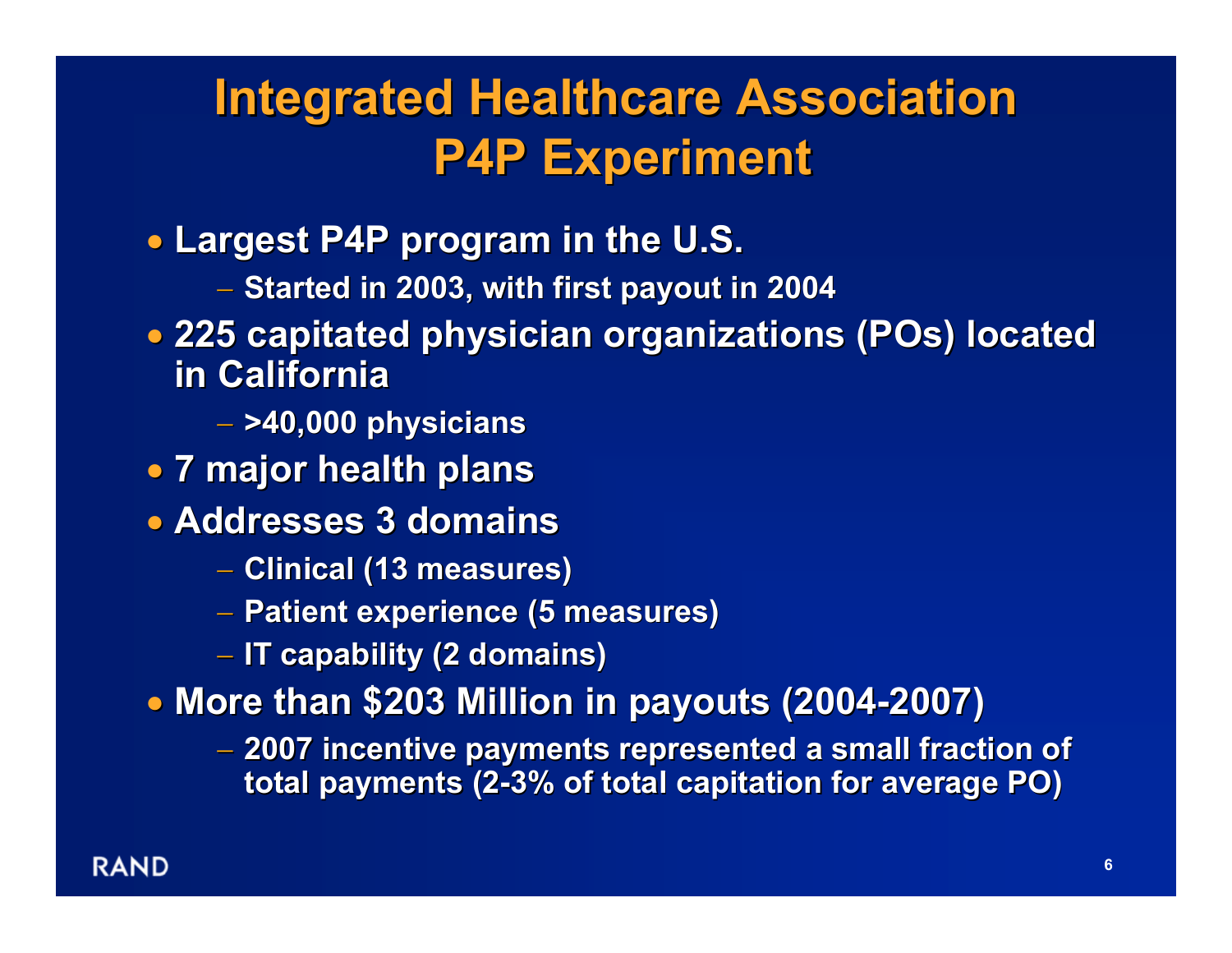### **Small Improvements in Patient Experience, Similar to pre -P4P Public Reporting Trends P4P Public Reporting Trends**

| <b>Measure</b>                      | <b>MY</b><br>2005 | <b>MY</b><br>2006 | <b>Mean</b><br><b>Difference</b> |
|-------------------------------------|-------------------|-------------------|----------------------------------|
| <b>Rating of Health Care</b>        | 83.2              | 83.2              | 0.06                             |
| <b>Rating of Doctor</b>             | 86.2              | 86.6              | 0.39                             |
| <b>Rating of Specialist</b>         | 84.2              | 84.7              | 0.56                             |
| <b>Doctor Communication</b>         | 87.2              | 87.8              | 0.59                             |
| <b>Timely Care and Access</b>       | 73.8              | 73.9              | 0.07                             |
| <b>No Problem Seeing Specialist</b> | 71.7              | 72.3              | 0.56                             |

**Note: Mean scoring, all items converted to a 100 point scale** 

**RAND**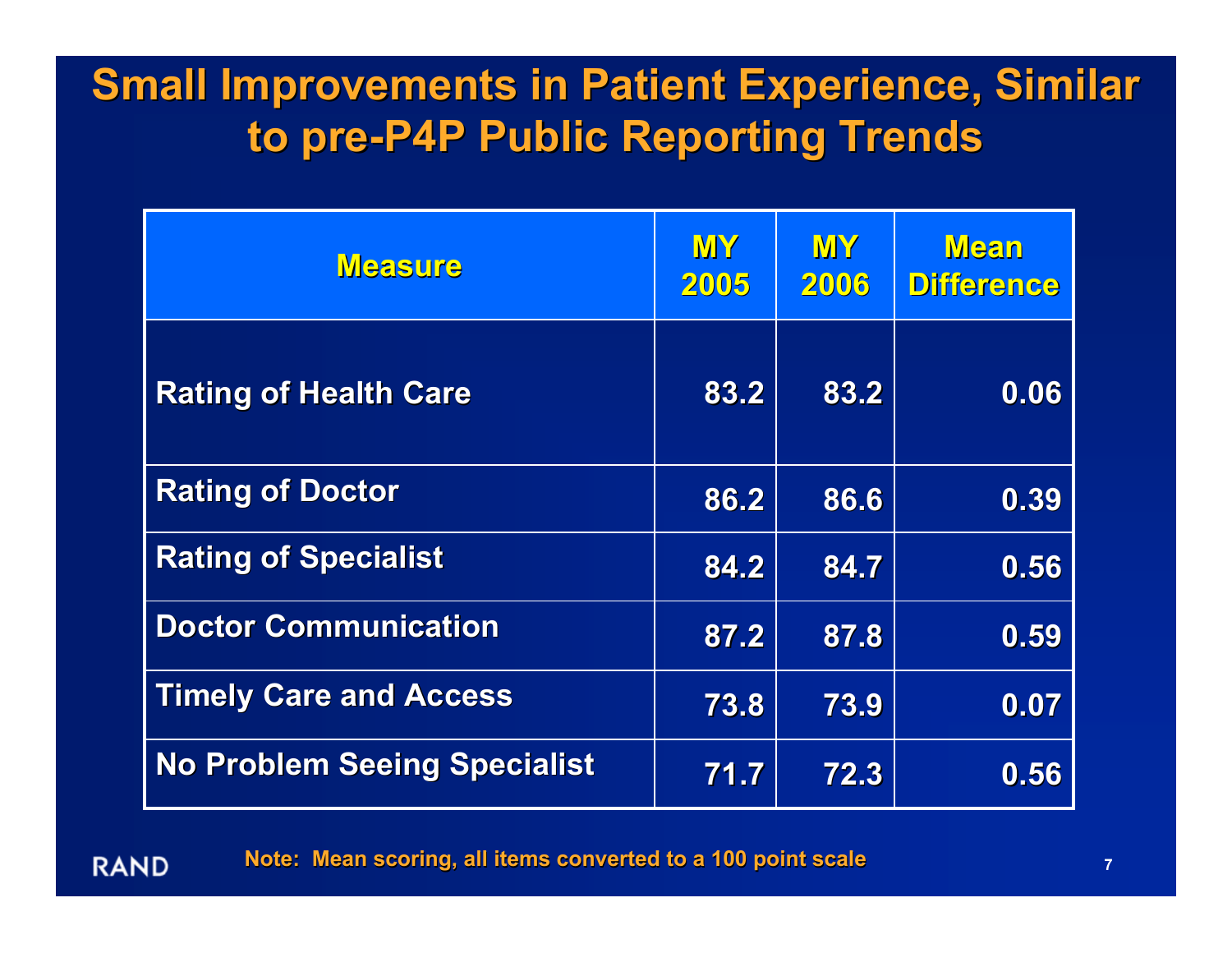### **Absolute Change in Performance Absolute Change in Performance 2005 vs. 2006\* 2005 vs. 2006\***

| <b>Composite</b><br><b>Measure</b> | $+/-1$<br>pt | $+/-2$<br>pts | $+/-3$<br>pts | $+/-4$<br>pts | $+/-5$<br>pts | $+/- 10$<br>pts |
|------------------------------------|--------------|---------------|---------------|---------------|---------------|-----------------|
| <b>Access</b>                      | 42.9%        | 25.5%         | 18.0%         | 6.8%          | 5.6%          | 1.2%            |
| <b>Coordination</b>                | 29.8%        | 25.5%         | 17.4%         | 9.3%          | 8.1%          | 9.9%            |
| <b>MD</b><br><b>Interaction</b>    | 50.3%        | 29.2%         | 15.5%         | 3.1%          | 0.6%          | 1.2%            |
| <b>All Care</b>                    | 44.9%        | 38.9%         | 12.0%         | 4.2%          | 0.0%          | 0.0%            |

\*Each row sums to 100%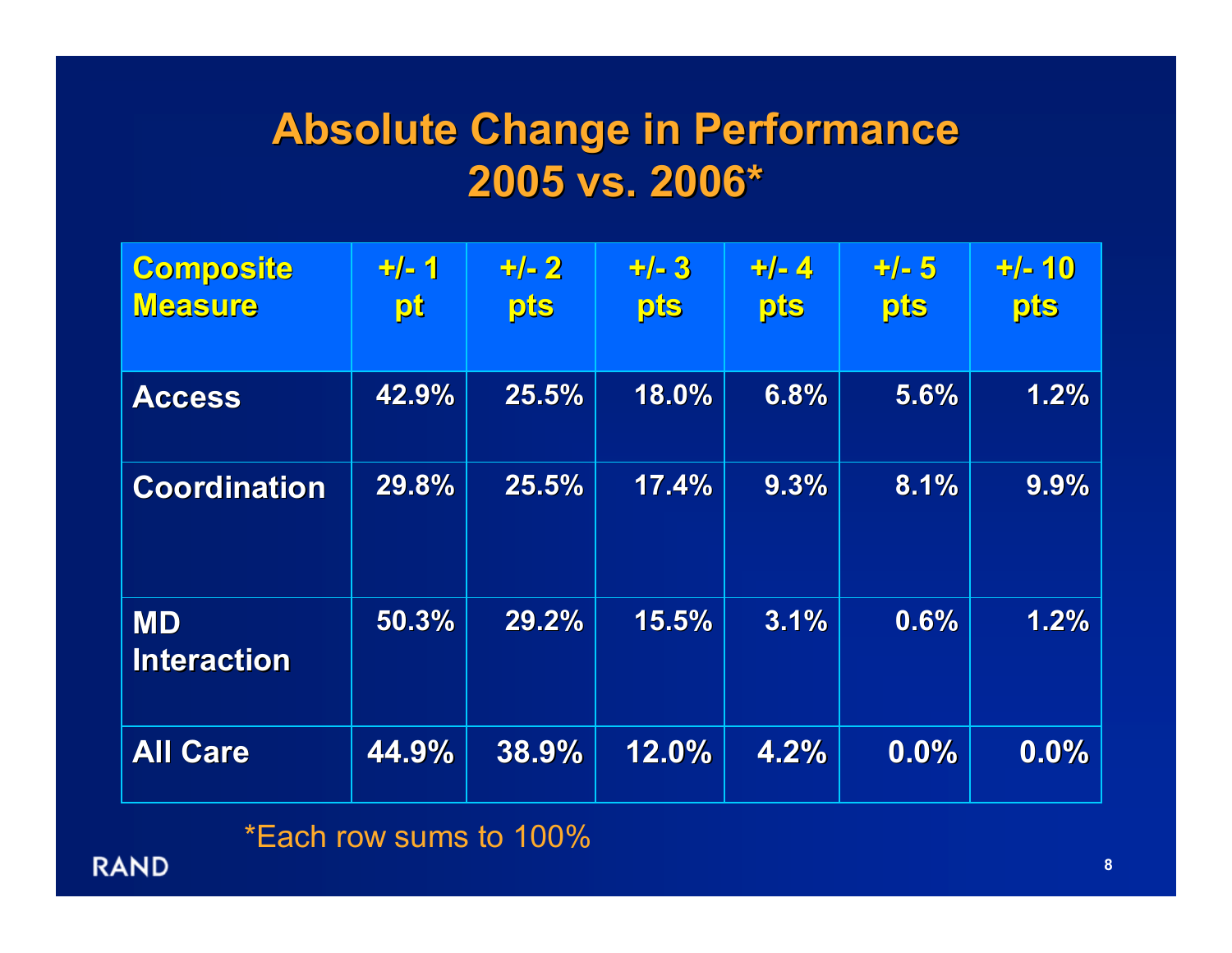### **Upward Improvement, but not Breakthrough Upward Improvement, but not Breakthrough**

| <b>Clinical Measure</b> | 2005-2006<br>% Pt. | <b>Trend Change</b><br>(2003 or 2004 | <b>Change in</b><br>Spread |
|-------------------------|--------------------|--------------------------------------|----------------------------|
|                         | Change             | to 2006)                             | $(10 - 90$ th %)           |
| <b>Asthma</b>           | $+1.54$            | <b>NA</b>                            | $+0.57$                    |
| <b>Breast Cancer</b>    | $+1,54$            | $+5.09$                              | $-0.01$                    |
| <b>Cervical Cancer</b>  | $+1.75$            | $+9.08$                              | $-11.46$                   |
| <b>Chlamydia</b>        | $+1.97$            | $+6.36$                              | $+5.42$                    |
| <b>MMR</b>              | $+2.11$            | $+3.75$                              | $-6.03$                    |
| <b>VZV</b>              | $+2.47$            | $+4.79$                              | $+1.48$                    |
| <b>HbA1c Screen</b>     | $+2.11$            | $+9.62$                              | $-20.15$                   |
| <b>LDL Screen</b>       | $+2.48$            | <b>NA</b>                            | $-4.88$                    |
| <b>URI treatment</b>    | $-0.14$            | <b>NA</b>                            | $+1.40$                    |

#### **All figures are percentage point changes All figures are percentage point changesRAND**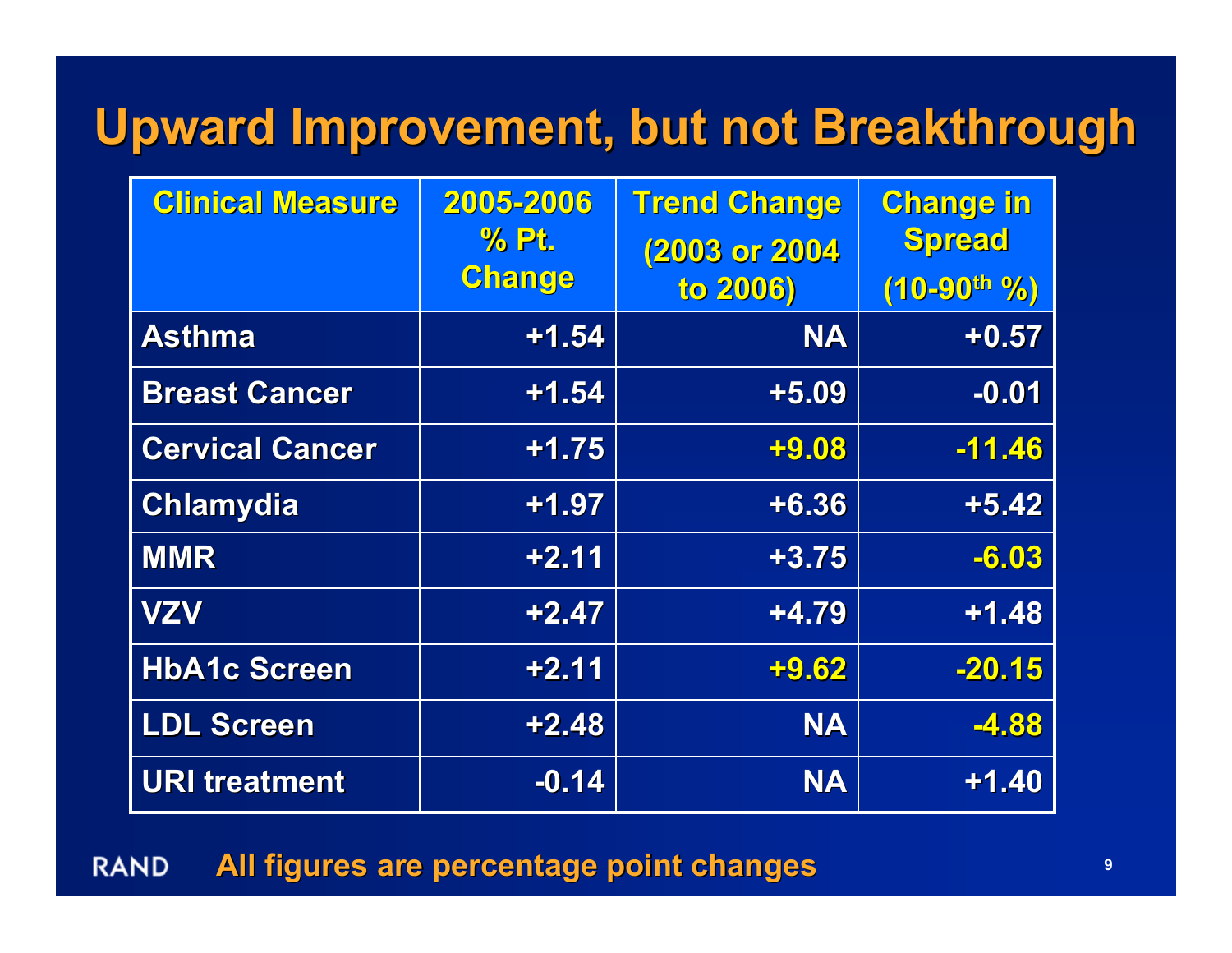### **Physician Organization Percentage Point Gains, by Performance Quartile**

| <b>Clinical</b><br><b>Measure</b> | Lowest<br>1st quartile | 2 <sub>nd</sub> | 3rd | <b>Highest</b><br>4th quartile |
|-----------------------------------|------------------------|-----------------|-----|--------------------------------|
|                                   |                        |                 |     |                                |
| <b>Asthma</b>                     | 2.6                    | 1.3             | 1.2 | 1.2                            |
| <b>Breast Cancer</b>              | 6.0                    | 2.9             | 5.3 | 6.0                            |
| <b>Cervical Cancer</b>            | 16.8                   | 8.5             | 6.3 | 4.6                            |
| <b>Chlamydia</b>                  | 4.0                    | 5.6             | 8.2 | 7.2                            |
| <b>MMR</b>                        | 4.6                    | 5.7             | 3.3 | 1.5                            |
| <b>VZV</b>                        | 6.1                    | 6.2             | 5.0 | 2.4                            |
| <b>HbA1c Screen</b>               | 19.4                   | 6.1             | 7.4 | 5.8                            |
| <b>LDL Screen</b>                 | 6.4                    | 1.2             | 1.6 | 0.9                            |
| <b>URI treatment</b>              | $-0.6$                 | $-0.1$          | 0.0 | $-0.1$                         |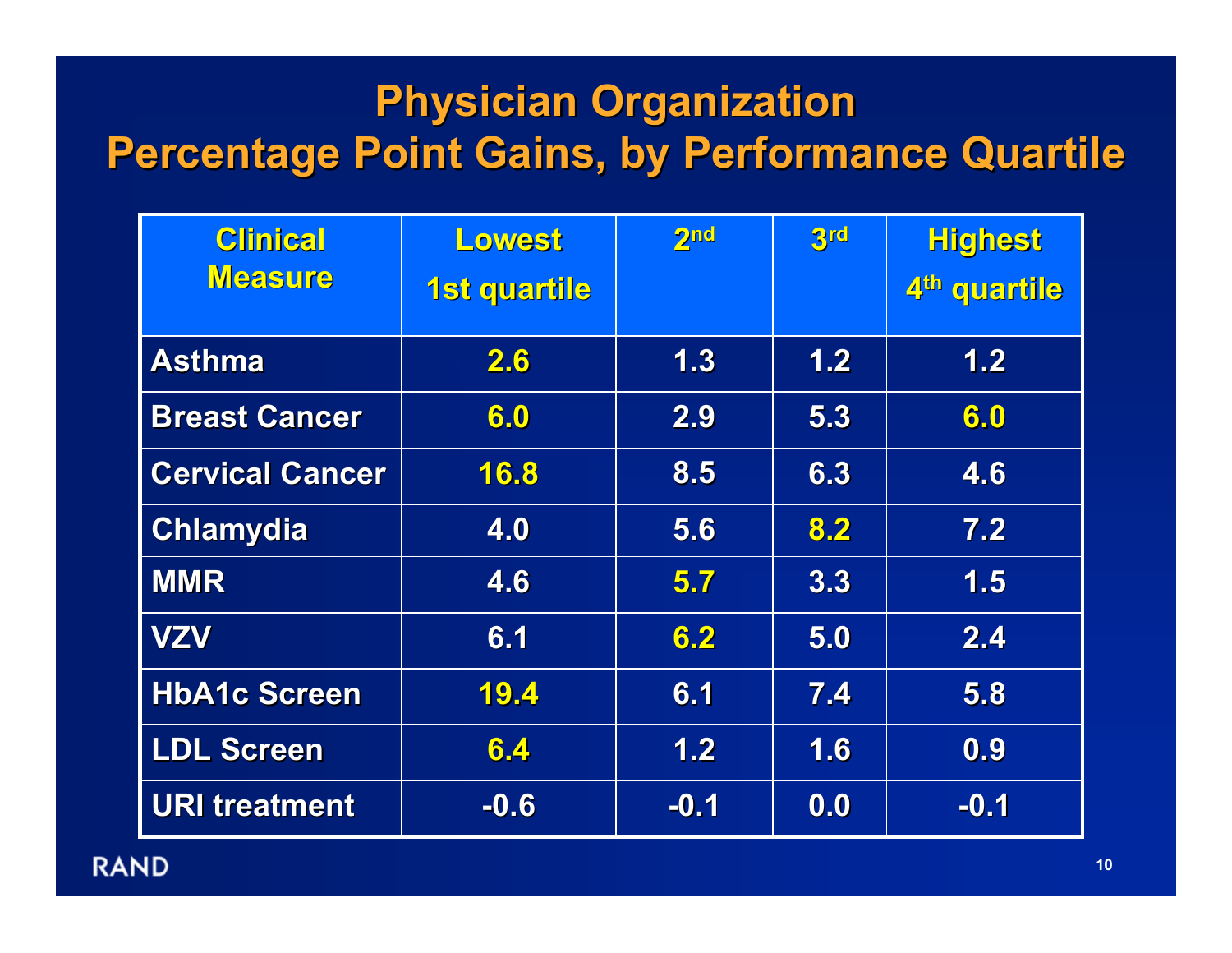### **An Increase in IT Investment: Will this Lead to Improvements in the Future? Lead to Improvements in the Future?**

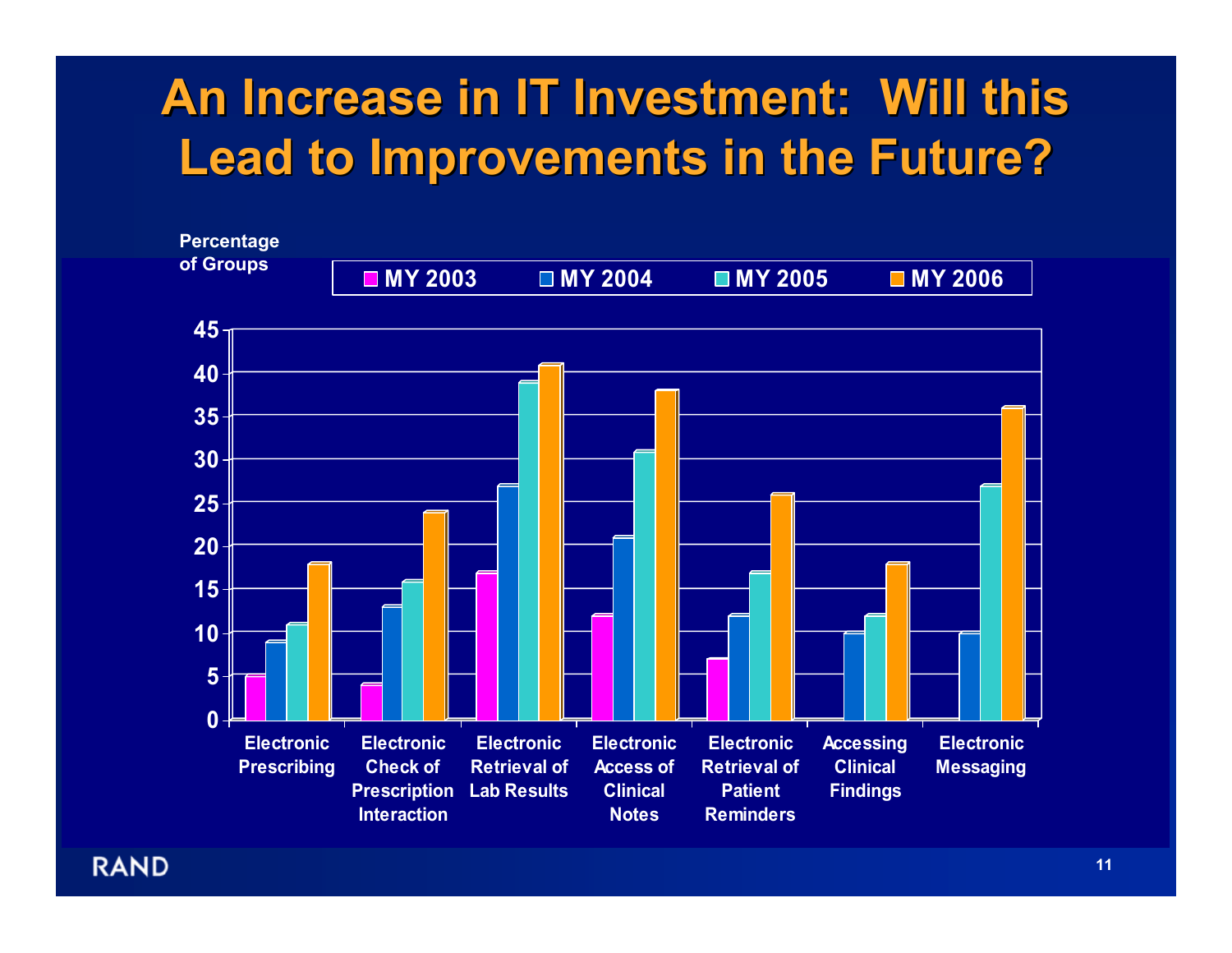### **Unintended Consequences Unintended Consequences**

- **Absence of empirical evidence, though much speculation Absence of empirical evidence, though much speculation**
- At this stage given low power of current incentives, unlikely **to be causing the disparities gap to widen further to be causing the disparities gap to widen further**
	- **Physician incentives of \$500 Physician incentives of \$500 -\$5000 are not leading to much \$5000 are not leading to much behavior change, positive or negative**
	- **⊢ IHA results show reduced variation and greatest improvement for lowest performers for lowest performers**
	- **UK program saw a decrease in disparities gap UK program saw a decrease in disparities gap**

• **In California, likely biggest In California, likely biggest "negative negative " impact has been impact has been causing providers to ignore those areas that are not measured and incentivized measured and incentivized**

- **Need for broader set of measures to mitigate this effect Need for broader set of measures to mitigate this effect**
- $-$  Requires R&D investment to "feed the measures pipeline"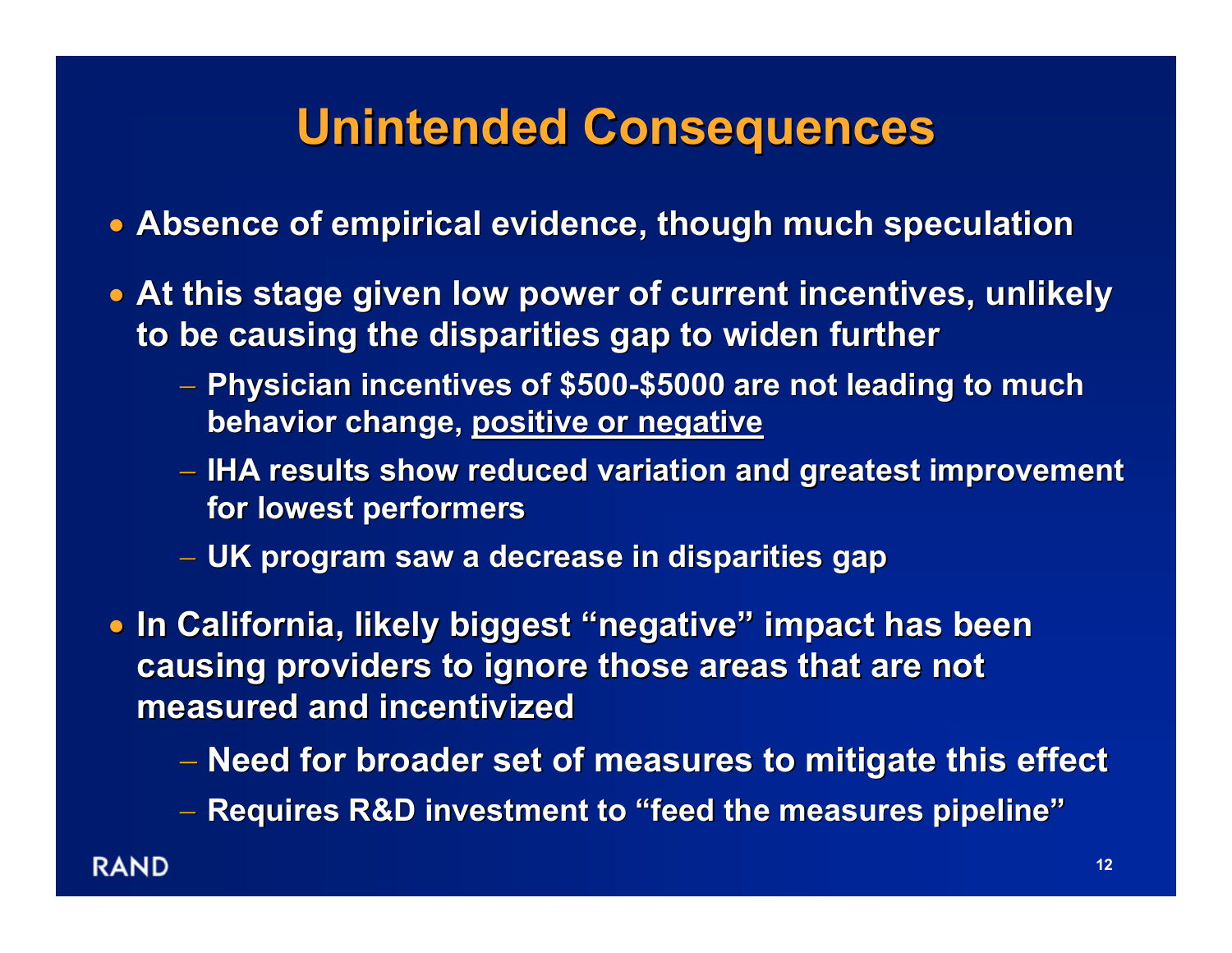### **Mixed Perspectives on Mixed Perspectives on Results to Date Results to Date**

- **POs value P4P and note the importance of the program has grown over past 3 years program has grown over past 3 years**
	- $-$  Increased MD attention to the program
	- **Improvements in data capabilities and QI support Improvements in data capabilities and QI support**
	- **Leadership attention Leadership attention**
	- $-$  POs face challenges in monitoring their own performance

• **Health plans success metrics: Health plans success metrics: rating 2.5 (scale of 1 (scale of 1 -5)**

- − **Year -over -year changes in performance ( year changes in performance (** *"Marginal Marginal improvements improvements ")*
- **Improvement in health of plan's members relative to HEDIS 90th percentile benchmarks ( percentile benchmarks (** *"Still lagging significantly Still lagging significantly ")*
- $-$  Net savings accrued (*"No evidence of any savings to justify increased investment increased investment ")*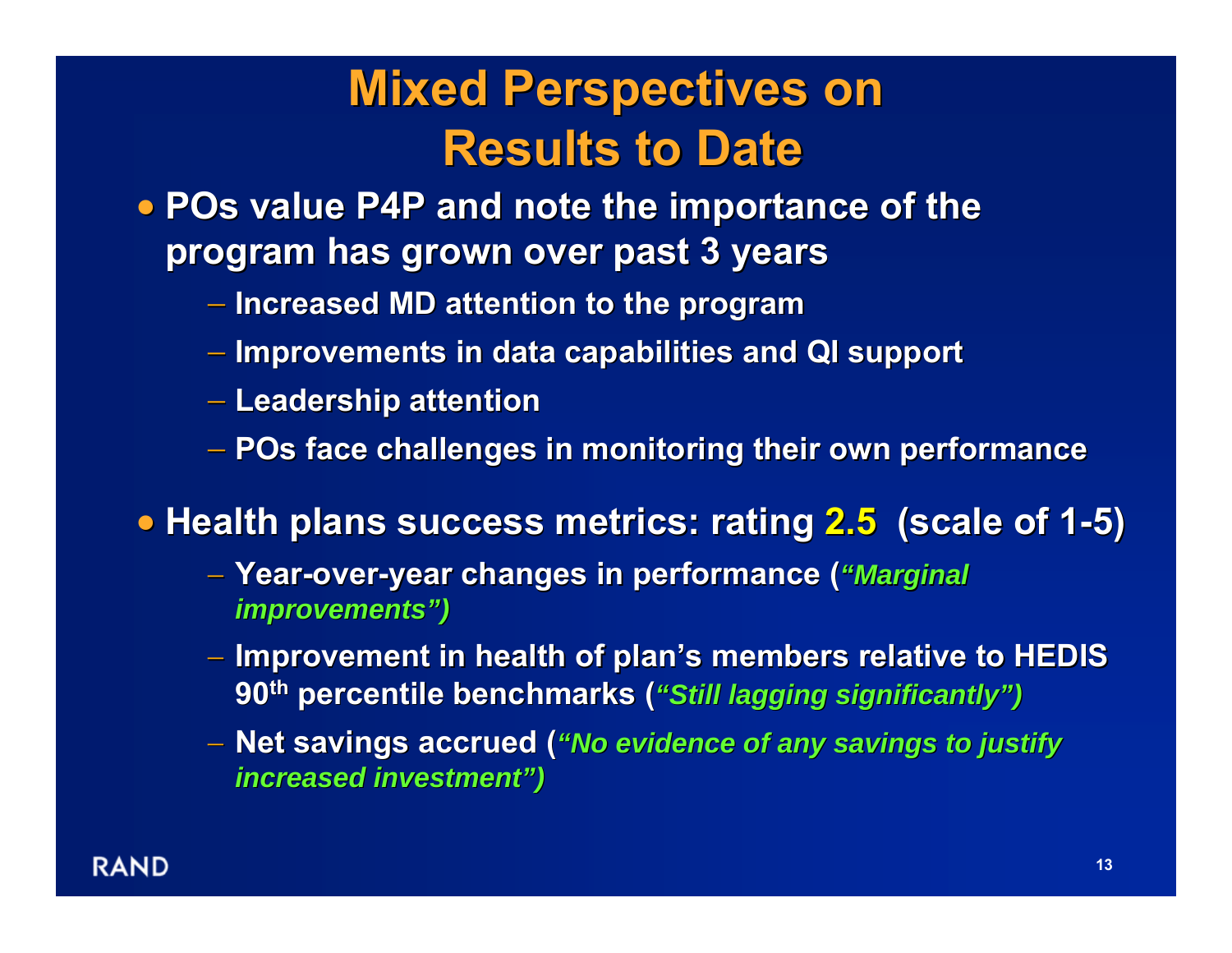## **Balancing Differing IHA Stakeholder Balancing Differing IHA Stakeholder Priorities Moving Forward Priorities Moving Forward**

|                                                            | <b>Mean Score</b>                         |                                          |                             |
|------------------------------------------------------------|-------------------------------------------|------------------------------------------|-----------------------------|
| <b>Priority Areas</b><br>(1=low priority, 5=high priority) | <b>Medical</b><br><b>Groups</b><br>(n=35) | <b>Health</b><br><b>Plans</b><br>$(n=7)$ | <b>Purchaser</b><br>$(n=2)$ |
| Increasing incentive amount                                | 4.2                                       | 2.0                                      | 5.0                         |
| <b>Expanding clinical measures set</b>                     | 2.5                                       | 3.9                                      | 4.5                         |
| Providing technical assistance on how to improve           | 3.3                                       | 3.7                                      | 2.0                         |
| Retiring measures that have topped out                     | 2.6                                       | 4.2                                      | 1.0                         |
| Adding specialty care measures                             | 3.2                                       | 4.2                                      | 3.5                         |
| Uniform measures for all health plans                      | 4.6                                       | 3.8                                      | 3.0                         |
| Aligning IHA measures with national measures               | 3.7                                       | 3.8                                      | 2.0                         |
| Addition of efficiency measures                            | 2.9                                       | 4.7                                      | 4.5                         |
| Adding in other measures used by plans                     | 2.5                                       | 3.0                                      | 2.0                         |
| <b>Expanding to include Medicaid</b>                       | 2.1                                       | 2.0                                      | 2.0                         |
| <b>Expanding to include Medicare Risk</b>                  | 4.3                                       | 2.8                                      | 4.5                         |
| <b>Expanding to include PPO business</b>                   | 2.9                                       | 2.8                                      | 2.5                         |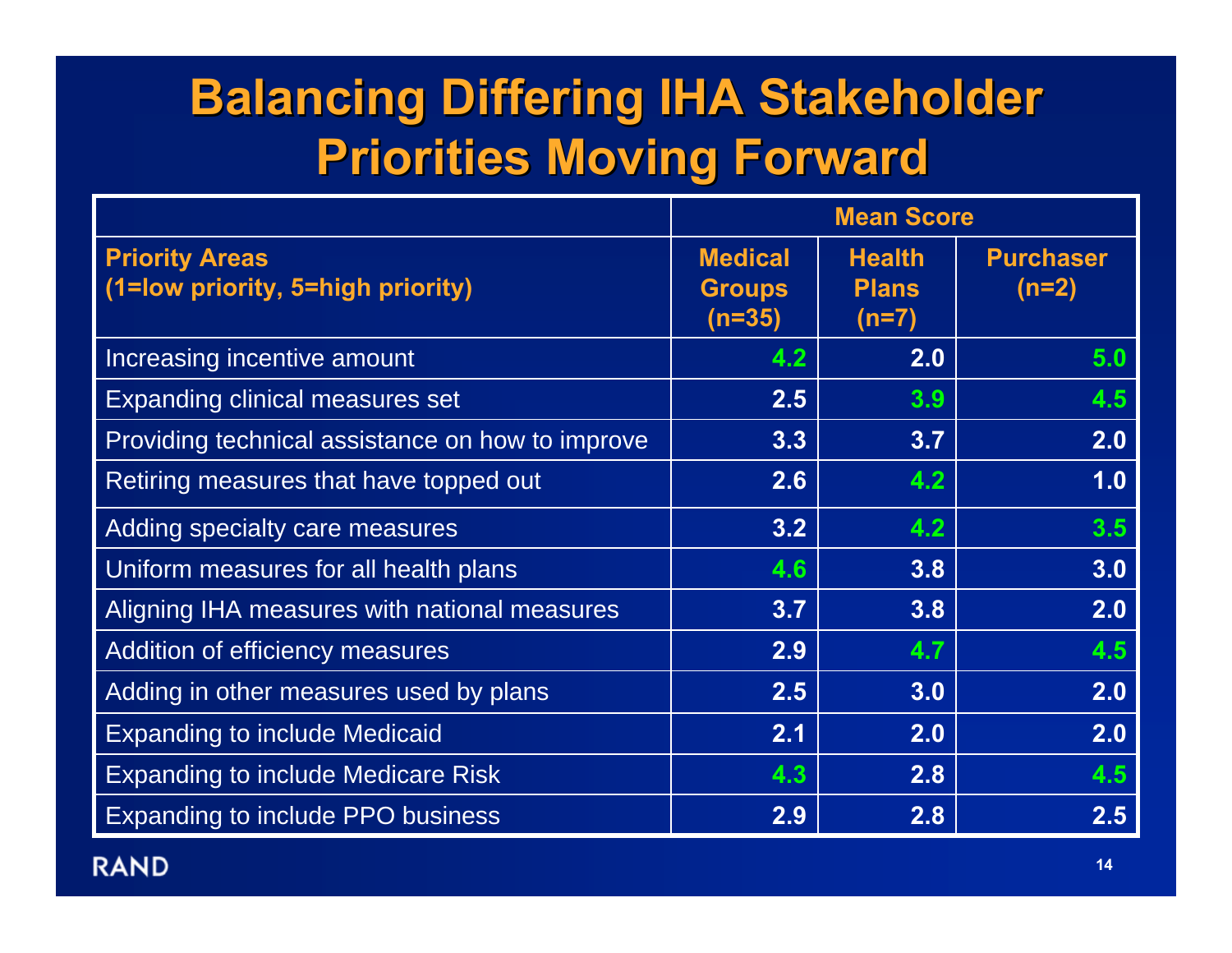## **P4P Not the Sole Solution to the Quality and P4P Not the Sole Solution to the Quality and Costs Problems Costs Problems**

- **Modest performance gains from P4P Version 1.0 Modest performance gains from P4P Version 1.0**
- **P4P is a small fix to larger toxic payment system P4P is a small fix to larger toxic payment system**
	- − *"We're working at the margins re working at the margins "*
- **P4P can support efforts to reign in costs and improve quality**
- Other policy levers are needed in conjunction with P4P to <u>align and</u> **<u>strengthen signals to providers,</u> which will increase the likelihood for impact for impact**
	- − **Measurement and accountability Measurement and accountability**
	- − **Quality improvement support Quality improvement support**
	- − **Public reporting or transparency Public reporting or transparency**
	- − **Investments in information systems Investments in information systems**
	- − **More fundamental payment reform**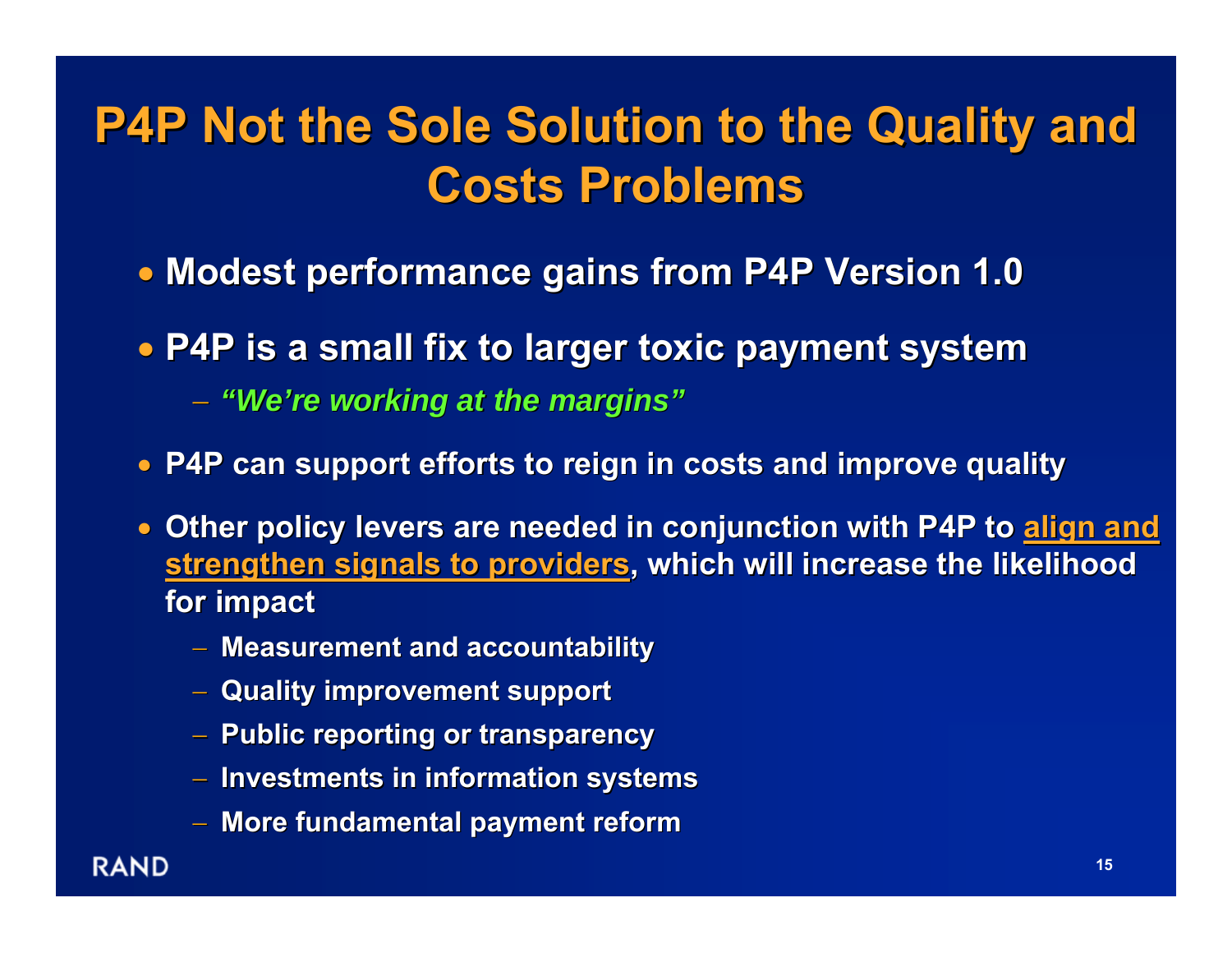#### **Looking Ahead Looking Ahead …**

• **What will be the impact of redesigned P4P What will be the impact of redesigned P4P experiments (Version 2.0)? experiments (Version 2.0)?**

**• Need for independent evaluations to assess impact**

- − **Absent investments in evalua Absent investments in evaluation, we will continue to tion, we will continue to make policy without good evidence make policy without good evidence**
- **Change takes time, so assessments of impact need to Change takes time, so assessments of impact need to look over time look over time**

• **Providers struggling to know which changes Providers struggling to know which changes to make to drive improvements to make to drive improvements**